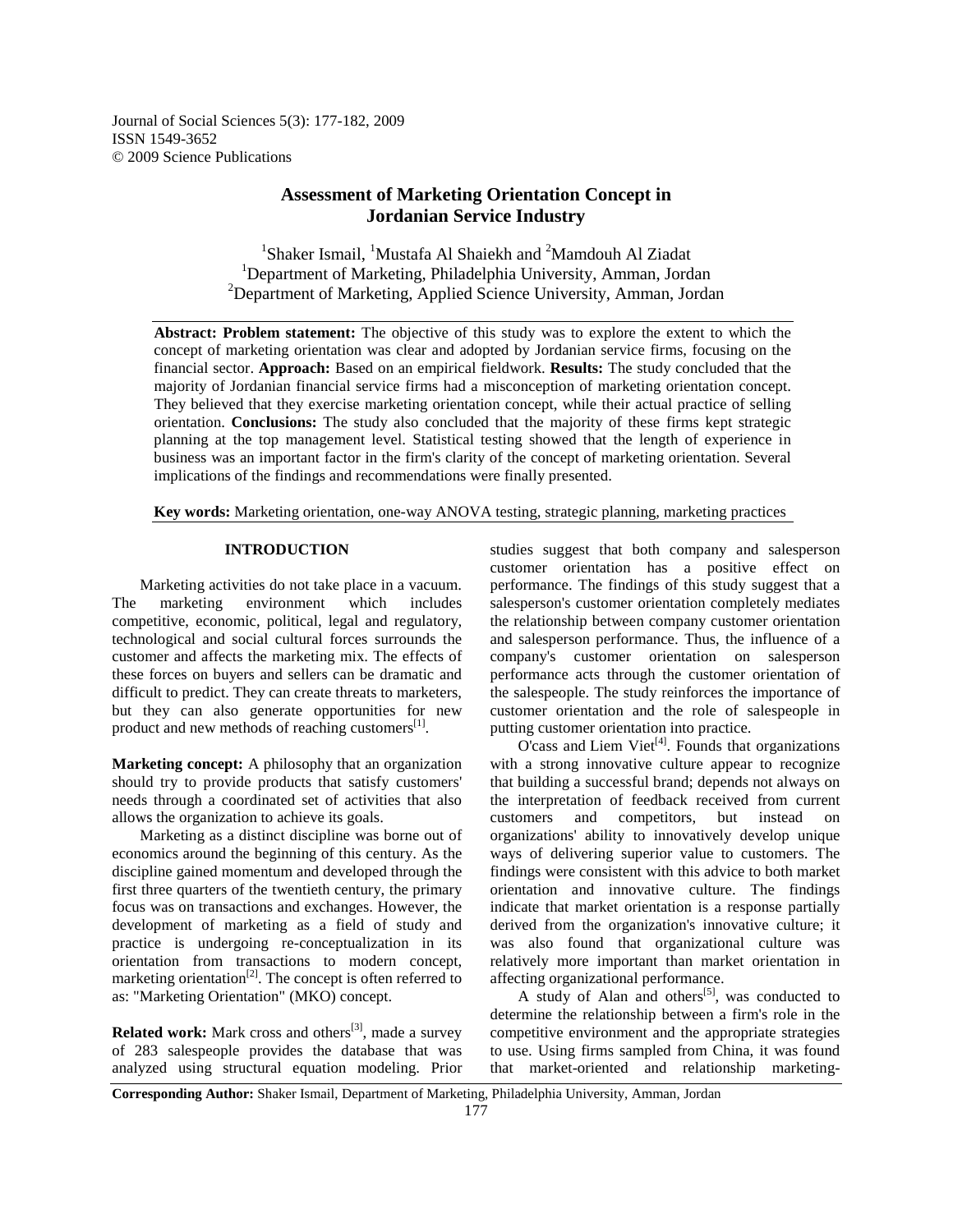oriented strategies are both important for market leaders and market-oriented strategies are the best for market challengers, while relationship marketing-oriented strategies serve market followers and market nichers best.

The study of Farrelly and Quester<sup>[6]</sup>. Found that the effects of marketing orientation on the two most important relationship marketing concepts, namely trust and commitment. The sponsorship relationship is the focus of an empirical investigation aimed at uncovering the potential effect of market orientation, exhibited by both parties of the sponsorship dyad, upon trust and commitment. By selecting the leading sponsorship property in Australia, the Australian football league, the majority of key Australian sponsors were included in this study, allowing the authors to draw managerial implications of direct relevance to other sponsors and properties aiming to secure long lasting sponsorship relationships.

**Problem of statement:** In Jordan as in several other developing countries, it is generally believed that some business managers have misconceptions about marketing orientation concept and that they confuse it with sales and product orientation. Very often this lack of clear understanding of marketing orientation concept represents a very narrow vision of doing business today.

 Despite its importance the concept of marketing orientation has not, generally, received sufficient attention in the literature, particularly in developed countries. In Jordan, as hinted above, it was generally indicated that this concept is somehow vague. In highly competitive markets, with rapidly changing environment, this can be more dangerous. Managers, with an unclear vision of marketing orientation, may run the risk of overlooking strategic opportunities and exposing their organizations to a variety of environmental threats. This study examines this issue in the Jordanian service firms with a particular reference to the financial sector.

**Research objectives:** This study attempts to explore the extent to which the concept of marketing orientation clearly understood and adopted by Jordanian service firms with a particular reference to the financial sector. This study is cause effects in nature and seeks to answer the following research questions:

• To what extent is the concept of marketing orientation understood by business managers in service firms

- Who are the major participants in the process of marketing orientation
- How do business managers perceive the importance of marketing orientation concept
- Are there statistical differences in the firm's clarity of the concept of marketing orientation due to organizational demographics (experience, number of employees and capital)

**Significances of the Study:** This study is expected to contribute significantly to a better understanding of how Jordanian business managers in the financial sector perceive the (MKO) concept and how they can use of it in their organizations. The study is also expected to make recommendations to business managers on the critical role of marketing orientation in doing business, in competitive markets.

**Orientation of marketing practices:** Pre-industrial society was largely based on agricultural economy and the trade of art and artifacts. During the agricultural days, most farmers sold their produce directly in the bazaars. Similarly, artisans sold their arts and artifacts at these markets. Consumers and producers gathered together face-to-face for trading products. The role of the producer was not separated from that of the trader and the producer functioned as both 'manufacturer' and 'retailer' of its own products. Also, producers and consumers developed strong relationships that led to the production of customized products made by the artisans for each customer. Similarly, relational bonding between traders was also quite prevalent, partly because of the need to do business with others you could trust. Thus, ongoing trade relationships were a critical element of business practices in the pre-industrial era where ownership was linked with the management of business. As a consequence, consumers and producers had direct relationship with each other<sup>[7]</sup>.

 We can see that relationship orientation in marketing was evident during the preindustrial era. Direct interaction between the producers and consumers necessitated cooperation, reliance and trust among marketing actors. Evidence suggests that these relationships sometimes continued for generations as producers and consumers trusted each other's family and clans, the relationship orientation in marketing and trade continued into the early years of the Industrial Revolution and the emergence of capitalism, some of the efforts adopted by marketers during this period to build and maintain relationships with buyers $^{[8]}$ .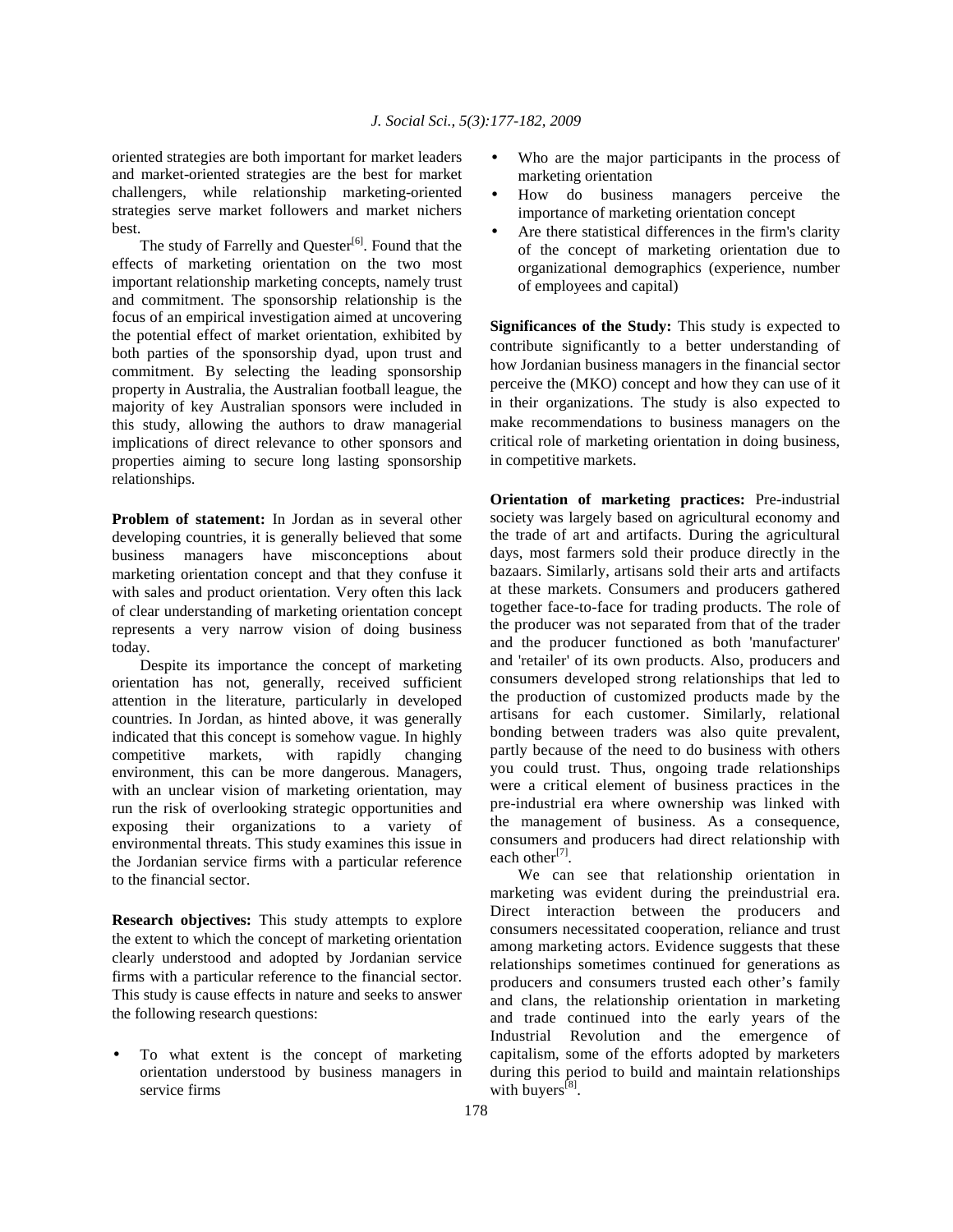Marketing practices during early industrialization were also highly individualized, relationship oriented and customized. Many products were manufactured on a custom basis for rich individuals or industrial customers. The design and tailoring of clothes, the creation of jewelry, watches, home furnishings and other consumer products were customized. Marketers rarely had to consider inventories of finished products and publishers sold textbooks for which a demand already existed<sup>[9]</sup>.

 Practice in the Industrial Era was with the advent of mass production and mass consumption that marketers began to adopt a more transactional approach. Emergence of mass production and mass consumption resulted in key consequences. First, people moved away from small subsistence farms to jobs in industrial towns and needed retailers to supply assortment of basic conveniences of food, shelter and clothing<sup>[10]</sup>. Secondly, manufacturers were motivated to produce in mass quantities given the associated economies of scale. On the one hand, economies of scale helped these manufacturers to lower the cost of goods and hence prices of the products they sold and on the other hand, it increased the need to find markets for their products. Unable to sell the entire stock of produced goods, producers were confronted with an increased inventory of finished products. These market conditions gave rise to aggressive selling and the development of marketing institutions that were willing to bear the risks and costs of inventory ownership and storage. Wholesalers, distributors and other marketing intermediaries assumed the role of middlemen who, on the one hand, stored the excess production of manufacturers and, on the other hand, helped in locating and persuading more buyers to purchase goods and services<sup>[11]</sup>.

 Thus emerged the transactions orientation of marketing whereby marketers became more concerned with sales and promotion of goods and less with building ongoing relationships. This shift was further accentuated during the Great Depression of 1929, when the oversupply of goods in the system heightened the pressure on marketers to find and persuade customers to buy their products. As competition intensified with excess capacity, sales transactions further increased. Many engaged in aggressive selling and competitive warfare $^{[12]}$ .

 The first development was the marketer's realization that repeats purchase by customers was critical, making it necessary to foster brand loyalty. Several marketing scholars also became interested in repeat purchase and brand loyalty behavior as early as World War II.

#### **MATERIALS AND METHODS**

**Methodology:** This study is exploratory in nature and relies on a field survey to collect the required data. All commercial banks in Jordan are included in the survey.

 The unit of analysis is the service organizations. The survey was directed to the top management in each organization. Data collected from top managers, whose opinions reflected management practices in their organizations. A self-administered questionnaire was used to collect the required data.

 A total of 39 commercial banks and financial institution were included in the survey. Using the drop and collect method, the researchers gave one questionnaire to the top manager in each firm and then collected it within 30 days. The highly controlled data collection procedures ensured 100% response rate.

**The research tool:** The require data was collected by means of a self-administered questionnaire, which was developed for this purpose. The questionnaire consists of ten questions. Question 1-7 examine the current practice and perception of marketing orientation concept and questions 8-10 are related to organizational demographics (years of experience, number of employees and capital).

 The questionnaire was validated through a mini survey of academics and experts. Their opinions and comments were considered in the final version of the questionnaire. The reliability correlation was examined by Cronbach alpha and found 86%, which is considered acceptable for this research.

 The statistical package SPSS was used to analyzed data. Frequency analysis, descriptive analysis and one-ANOVA were used. Table 1 describes demographics of the firm considered in the survey.

Table 1: Demographics characteristics of the firms considered in the survey

| survey                       |        |              |
|------------------------------|--------|--------------|
| Demographics characteristics | Number | Freq. $(\%)$ |
| <b>Years of experience:</b>  |        |              |
| Less than 10                 | 5      | 12.9         |
| $10-15$                      | 16     | 41.0         |
| $16-20$                      | 10     | 25.6         |
| 21 and above                 | 8      | 20.5         |
|                              | 39     | 100.0        |
| No. of employees:            |        |              |
| Les than 50                  | 5      | 12.9         |
| 50-100                       | 8      | 20.5         |
| 101-150                      | 7      | 18.0         |
| 151-200                      | 9      | 23.0         |
| 201 and above                | 10     | 25.6         |
|                              | 39     | 100.0        |
| Capital (JD):                |        |              |
| Below 1000,000               | 10     | 25.6         |
| 1001000-2 million            | 6      | 15.4         |
| Greater than 2001000         | 23     | 59.0         |
|                              | 39     | 100.0        |
|                              |        |              |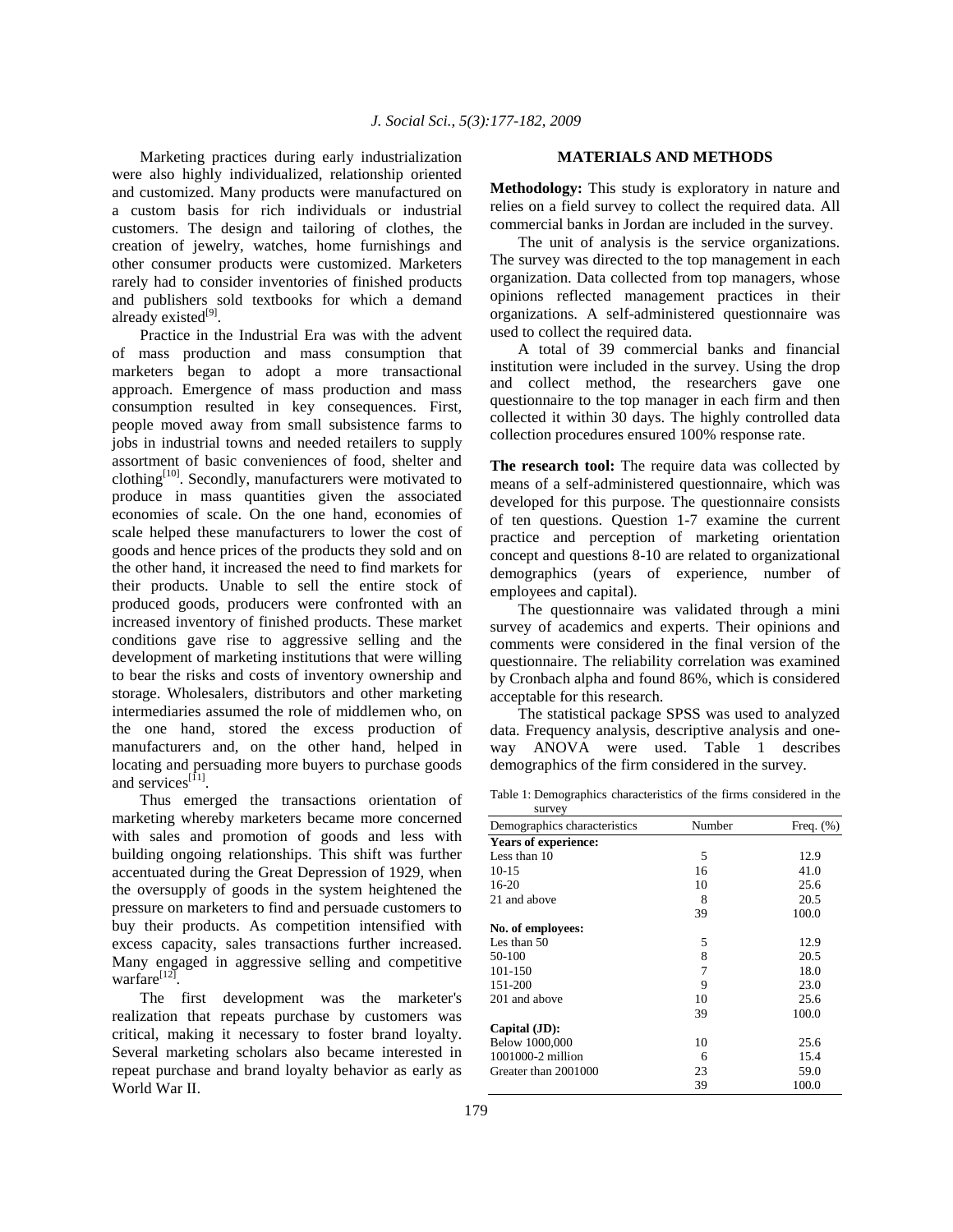### **RESULTS**

**Clarity of the (MKO) concept:** Top managers in respondent firms were asked to choose, from a list of five alternatives, the nearest concept of marketing orientation practiced by their firms. The list included five philosophies that marketing management wants to design strategies that will build profitable relationship with the target consumers. Out of which one was considered to represent the correct concept as shown in Table 2. Figures in the table indicate that only 33% of firms checked the correct (MKO) concept. Table 2 shows that the most frequent response (33%) was related to the concept of marketing orientation.

 The first reading of the above results suggest that top business managers in Jordanian service firm were not likely to distinguish between (MKO) concept and others orientations. The majority did not seem to know what marketing orientation is 67%. Thus, the concept of (MKO) was not likely to be properly understood and clear to them.

 It may be useful at this stage to focus attention on the firms, which work according a specific marketing strategy philosophy; (85% of the respondent firms revealed that they worked according to marketing strategy philosophy) for this group, further analysis revealed that only 33% of them were clear about (MKO) concept ( they checked the correct response). That is the majority of this group (67%) did not seem to understand the (MKO) concept yet indicate that they used the misconception. Clearly they believed that they practiced marketing orientation philosophy in conducting their business. While in fact; it appears that they must have been doing some thing else.

Table 2: Alternative responses to the (MKO) concept

| Alternatives of MKG orientation                          | Freq. $(\%)$ |
|----------------------------------------------------------|--------------|
| Management should focus on improving production          | 28           |
| and distribution efficiency                              |              |
| Achieving organizational goals depends on knowing        | 33           |
| the needs and wants of target markets and delivering     |              |
| the desired satisfactions better than competitors do     |              |
| Consumer will not buy enough of the firm's products      | 8            |
| unless it undertakes a large-scale selling and promotion |              |
| effort                                                   |              |
| Consumer will favor products that offer the most in      | 21           |
| quality, performance and innovative features. This       |              |
| strategy focus on making continuous product              |              |
| improvements                                             |              |
| Marketing strategy should deliver value to customers     | 10           |
| in a way that maintain or improve both the consumer's    |              |
| and the society's well-being                             |              |
| Total                                                    | 100          |

### **DISCUSSION**

**Firms ideology in (MKO) concept:** Table 3 demonstrate that the most frequent ideology followed buy the top management, it was (30%) of the respondent firms revealed that they worked according to the strategy that attain economies of scale by producing a limited range of products, to minimize the production cost. And (25%) of the respondent firms revealed that they worked according to the strategy that adopts a proactive search for market opportunities; use market information to increase its profit. Further analysis revealed that only (20%) of them were clear about the (MKO) concept, (they checked the correct response). achieving organizational goals depends on knowing the needs and wants of target markets and delivering the desired satisfactions better than competitors do.

 It may be useful at this stage to focus attention on the firm's strategy which follows to accomplish its goals. To ensure through understanding and accurate implementation of (MKO) concept; the research finding of the current study revealed that Jordanian services firms, the ratio goes up to 20%, resulting from misconception of (MKO) concept relying on proactive manners for serving customers.

**Perception of the importance of (MKO) concept:** The analysis reveals that the overwhelming majority of the firms believed that MKG orientation concept was necessary for them (96%). This reflect a strong faith in the benefits of (MKO) concept, further analysis in Table 4 measures attitudes of top business managers, in the respondent firms, towards the importance of (MKO) concept. Very clearly, the figures in the table reveal an overwhelming support for the role of (MKO) concept in guiding managers to achieve their objectives (100%),

Table 3: Marketing ideology used

| raone <i>s</i> . <i>marriem</i> , <i>racoro</i> , <i>r</i> asca |              |
|-----------------------------------------------------------------|--------------|
| Marketing ideology used by marketing managers                   | Freq. $(\%)$ |
| The idea that consumer will favor products that offer           | 10           |
| the most quality, performance and features,                     |              |
| and making continuous products improvements                     |              |
| Is to attain economies of scale by producing                    | 30           |
| a limited range of products, to minimize the                    |              |
| production cost                                                 |              |
| Adopt a proactive search for market opportunities,              | 25           |
| use market information to increase its profit                   |              |
| Attempt to create customer value in order to                    | 10           |
| attract and retain customers, by delivering superior            |              |
| value to their target customers                                 |              |
| Follow the strategy that achieving organizational               | 20           |
| goals depends on knowing the needs and wants                    |              |
| of target markets and delivering the desired                    |              |
| satisfactions better than competitors do                        |              |
| It focuses on creating sales transactions rather than           | 5            |
| building long-term profitable customer relationships            |              |
| To create a profitable relationship stakeholders                | 0            |
| Total                                                           | 100          |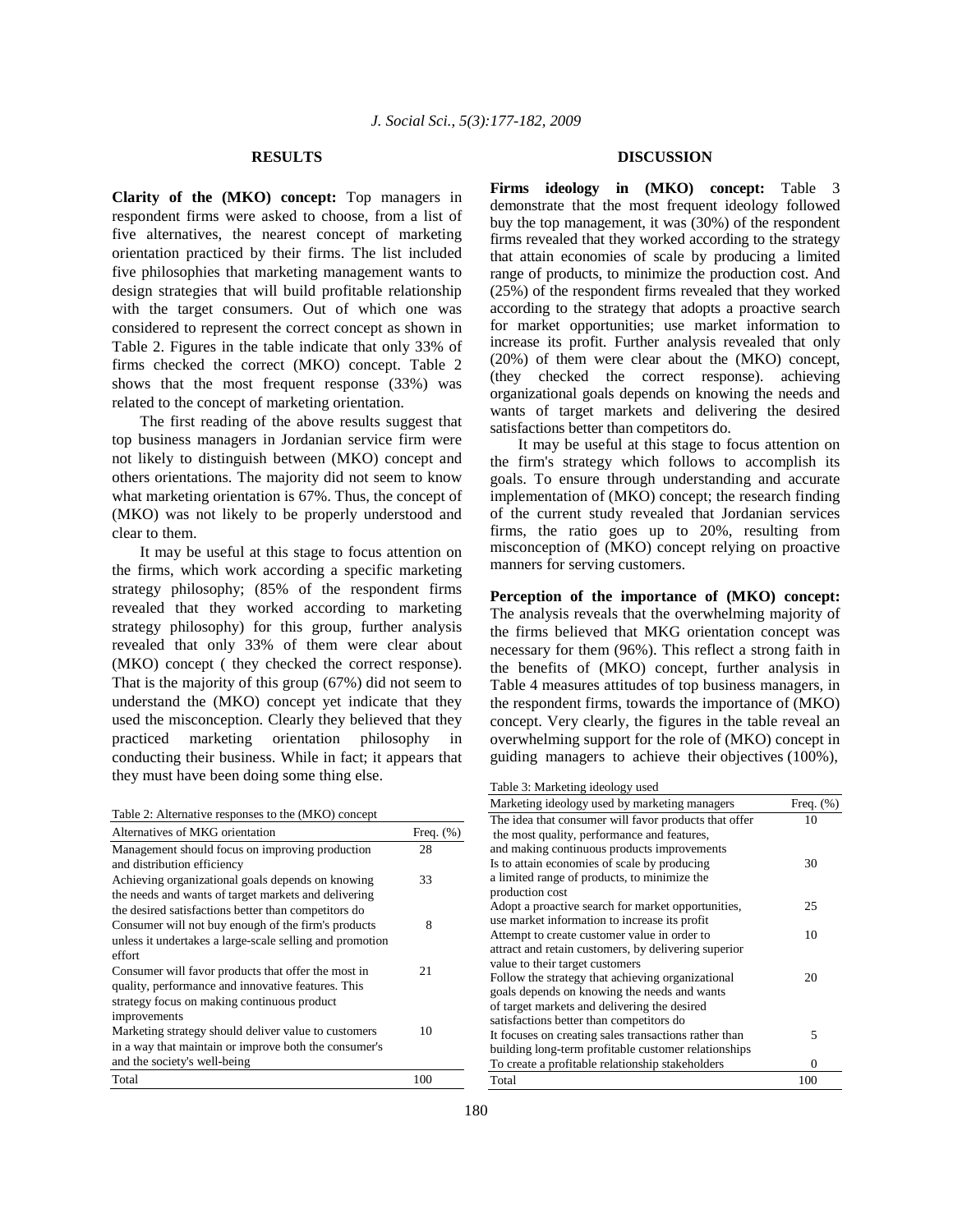Table 4: Agreement with statement indicating the importance of MKO concept

|                                                                                 | Agreement |                        |
|---------------------------------------------------------------------------------|-----------|------------------------|
| Statement                                                                       |           | Agree (%) Disagree (%) |
| Guide the organization to achieve its<br>objectives                             | 100       | 0                      |
| Provides various ways and methods of<br>thinking                                | 98        | 2                      |
| Makes management aware<br>of change in the environment and help<br>to adapt it. | 97        | 3                      |
| Help better utilization of available<br>resources                               | 97        | 3                      |
| Helps managers to be more creative.<br>Provide a clear picture of MKO           | 90        | 10                     |
| CONCEPT processing across the<br>different organizational levels                | 97        | 3                      |
| Helps managers assess the philosophy<br>of the firm more logically              | 100       | $\Omega$               |
| Clarifies the position of the<br>organization to all parties concerned          | 95        | 5                      |

Table 5: Result of one-way ANOVA Kruskal Wallis for the clarity of the (MKO) concept according to years of experience\*

|                    | Clarity of the MO concept |             |      |      |
|--------------------|---------------------------|-------------|------|------|
|                    | Mean rank                 |             |      |      |
| Less than 10 years | $10-20$ years             | $21$ years+ |      |      |
| 14.53              | 23.21                     | 24.06       | 6.73 | 0.04 |
|                    |                           |             |      |      |

provide various ways of thinking (98%), understand and adapt to change (97%), better utilize resources (97%), improve creativity (90%), provide clear vision of planning efforts in the firm (97%), assess the philosophy of the firm more logically (100%) and clarify the firm's position to all parties concerned (95%).

 The overall analysis leaves no doubts about the critical role of MKO concept in conducting of business in Jordanian service firms. Nevertheless, their actual behavior toward the MKO concept was apparently different. Subsequent analysis of the extent to which respondent firms make use of the MKO concept reveals that (20%) of the firms followed MKO concept several times over the past 10 years. These further support their positive perception of the importance of the MKO concept, where as the concept itself was not very clear to them.

 To answer the last research question, further analysis was carried out to examine any statistical differences ( $p \leq 0.05$ ) in the clarity of the concept of the MKO concept due to organizational demographics (years of experience, number of employees and capital) One-Way ANOVA was used for this purpose.

 Table 5 shows the result of the One-Way ANOVA testing the figures in the table show statistically significant differences in the clarity of the MKO concept according to the years of experience ( $p = 0.04$ ).

| Table 6: Result of one-way ANOVA Kruskal Wallis for the clarity of |
|--------------------------------------------------------------------|
| the (MKO) concept according to the number of employees*            |

|                           | the ( <b>WIXO</b> ) concept according to the humber of employees |        |      |       |
|---------------------------|------------------------------------------------------------------|--------|------|-------|
| Clarity of the MO concept |                                                                  |        |      |       |
|                           | Mean rank                                                        |        |      |       |
| Less than 50              | 50-150                                                           | $151+$ |      |       |
| 17.75                     | 22 42                                                            | 23.11  | 5.62 | 0.073 |

Table 7: Result of one-way ANOVA Kruskal Wallis for the clarity of the (MKO) concept according to capital\*

| Clarity of the MO concept |                           |      |  |  |
|---------------------------|---------------------------|------|--|--|
| Mean rank                 |                           |      |  |  |
| 1 million or less         | Greater than<br>1 million |      |  |  |
| 18.13                     | 21.30                     | 0.08 |  |  |
|                           |                           |      |  |  |

\*: Responses categories for these variables were regrouped for analysis purposes

The mean rank result in the table suggest that these differences were in favor of the most experience firms (21 years and above). Thus firms with 21 years experience or more were likely to be clear about the concept of the MKO concept than other younger firms. Perhaps, the longer years of experience in the business might have given them expertise and better vision in MKO concept.

 Further testing for differences according to the number of employees and capital did not show statistically significant differences (Table 6 and 7).

### **CONCLUSION**

 In the light of the overall analysis the researchers arrives at the following conclusions: The concept of marketing orientation is not clear and not adopted by most of Jordanian service firms. The majority of Jordanian financial service firms had a misconception of marketing orientation concept. They believed that they exercise marketing orientation concept, while their actual practice of other orientations. The majority of these firms kept strategic planning at the top management level. Statistical testing shows that the length of experience in business was an important factor in the firm's clarity of the concept of marketing orientation.

 The study recommends that Jordanian banks and financial institutions should rely more in consulting universities academic and other external expertise to update their knowledge through developing advance training programs and directing their effort toward customers' needs and wants.

#### **REFERENCES**

1. Armstrong, G. and P. Kotler, 2007. Marketing: An Introduction. 8th Edn., Pearson, Prentice-Hall, Upper Saddle River, New Jersey, pp: 522.